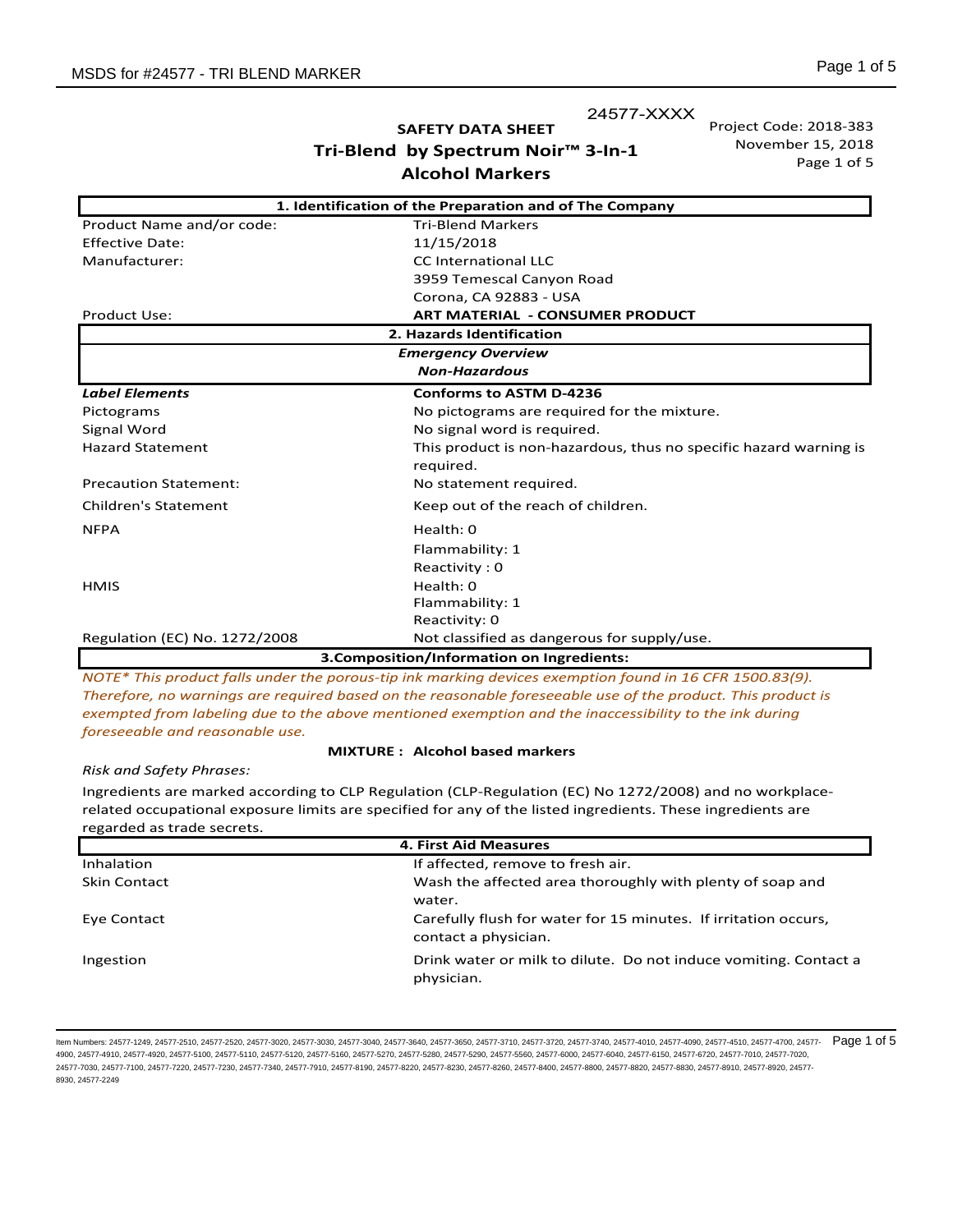Project Code: 2018-383 November 15, 2018 Page 2 of 5

|                                           | 5. Firefighting Measures                                                                          |  |  |
|-------------------------------------------|---------------------------------------------------------------------------------------------------|--|--|
| <b>Extinguishing Media</b>                | Water, foam, carbon dioxide or dry chemical equipment.                                            |  |  |
| Fire/Explosion Hazards                    | This product is not known to present any fire hazard.                                             |  |  |
| Flashpoint/Flammability                   | Combustible, alcohol based marker.                                                                |  |  |
| <b>6. Accidental Release Measures</b>     |                                                                                                   |  |  |
| <b>Environmental precautions</b>          | None known.                                                                                       |  |  |
| Methods and Materials for Containment and | Contain spill. Recover as much as possible. Absorb remainder                                      |  |  |
| Cleaning up                               | with an inert material. Place into closed container and store in a                                |  |  |
|                                           | safe location to await disposal. Wash the spill area with soap                                    |  |  |
|                                           | and water.                                                                                        |  |  |
|                                           | 7. Handling and Storage                                                                           |  |  |
| Safe Handling                             | Use under ventilated conditions. Avoid eye and skin contact.                                      |  |  |
|                                           | For personal protection, we recommend that employees wash                                         |  |  |
|                                           | thoroughly after handling product. Always wash before eating,                                     |  |  |
|                                           | smoking or using toilet facilities. Keep container closed when                                    |  |  |
|                                           | not in use. Keep container upright to prevent leakage.                                            |  |  |
| Storage                                   | Store between 50-100 deg. F., ideally 70 deg. F.                                                  |  |  |
|                                           | 8. Exposure Controls/Personal Protection                                                          |  |  |
| Personal Protective Equipment             | Wear goggles where spills or splashing may occur. Wear water                                      |  |  |
|                                           | resistant impervious gloves if handling bulk amounts.                                             |  |  |
| <b>Exposure Limits</b>                    | Not applicable to marker                                                                          |  |  |
| Respiratory and Ventilation               | Wear approved NIOSH/MSHA respirator if exposure to mist or                                        |  |  |
|                                           | vapor exceed applicable PEL/TLV limits. Use in accordance with                                    |  |  |
|                                           | manufacturer's use limitations and OSHA STANDARD 1910-34.                                         |  |  |
|                                           | Local ventilation may be used to prevent routine inhalation.                                      |  |  |
| <b>Skin Protection</b>                    | Wear water resistant impervious gloves if handling bulk                                           |  |  |
|                                           | amounts.                                                                                          |  |  |
| Eye Protection                            | Wear goggles where spills or splashing may occur.                                                 |  |  |
|                                           | 9. Physical and Chemical Properties                                                               |  |  |
|                                           | This product falls under the porous-tip ink marking devices exemption found in 16 CFR 1500.83(9). |  |  |
| Appearance                                | Marker. The properties below are of the ink within the marker.                                    |  |  |
|                                           |                                                                                                   |  |  |
| <b>Physical State</b>                     | Liquid                                                                                            |  |  |
| Color                                     | Various colors                                                                                    |  |  |
| Odor                                      | Alcohol-like                                                                                      |  |  |
| <b>Boiling Point</b>                      | 82°C                                                                                              |  |  |
| <b>Freezing Point</b>                     | $-89.5^{\circ}$ C                                                                                 |  |  |
| State (pH)<br><b>Specific Gravity</b>     | 3 to 9<br>Not determined.                                                                         |  |  |
| Viscosity                                 | 2 to 12cP (20°C)                                                                                  |  |  |
|                                           |                                                                                                   |  |  |

ltem Numbers: 24577-1249, 24577-2510, 24577-2520, 24577-3030, 24577-3040, 24577-3640, 24577-3650, 24577-3710, 24577-3720, 24577-3720, 24577-4010, 24577-4090, 24577-4710, 24577-4710, 24577-4700, 24577-4700, 24577-4710, 2457 4900, 24577-4910, 24577-4920, 24577-5100, 24577-5110, 24577-5120, 24577-5160, 24577-5280, 24577-5280, 24577-5560, 24577-6000, 24577-6040, 24577-6160, 24577-6720, 24577-7010, 24577-6720, 24577-6720, 24577-6720, 24577-8720, 2 24577-7030, 24577-7100, 24577-7220, 24577-7230, 24577-7340, 24577-7910, 24577-8190, 24577-8220, 24577-8230, 24577-8260, 24577-8400, 24577-8800, 24577-8820, 24577-8830, 24577-8910, 24577-8920, 24577- 8930, 24577-2249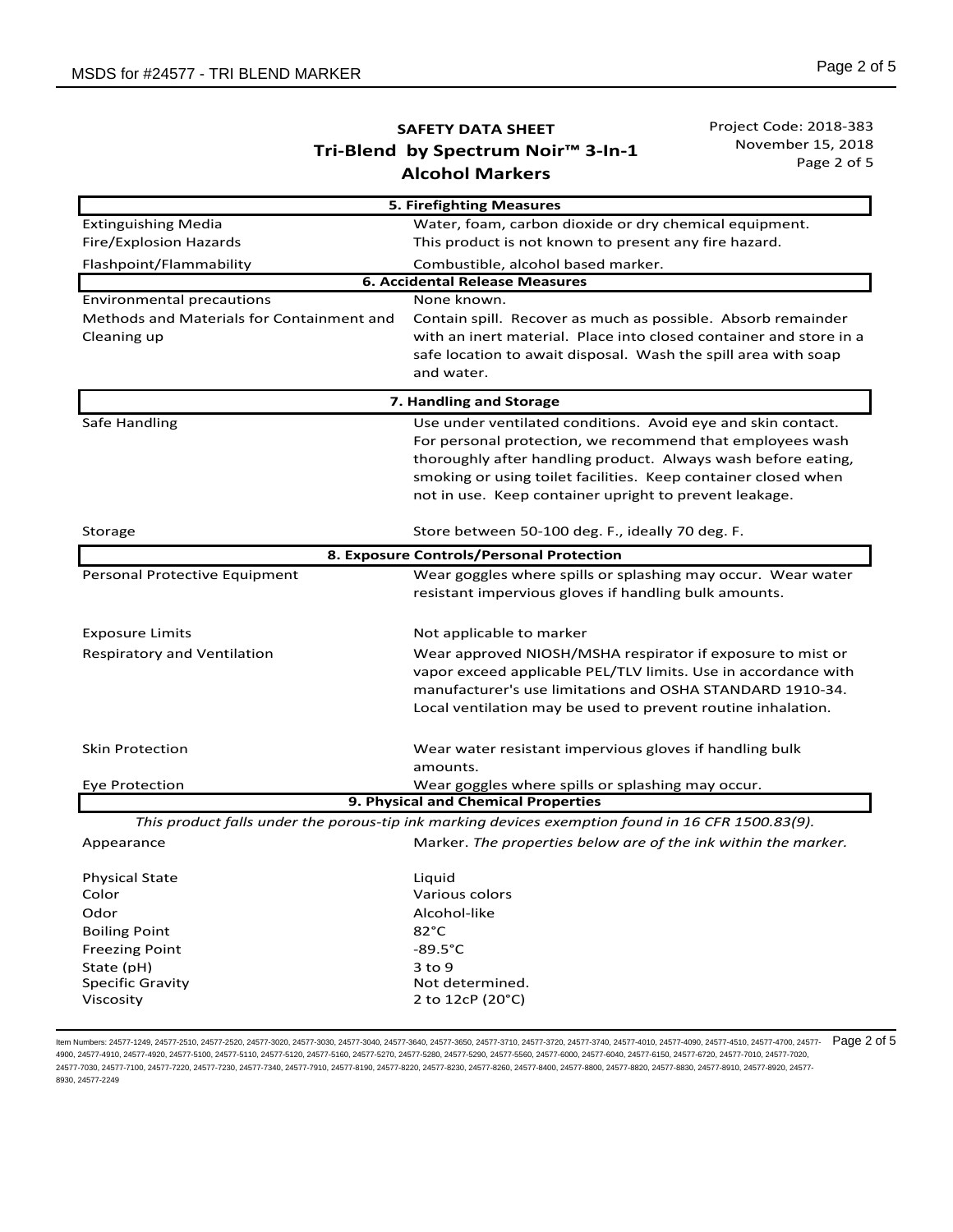Project Code: 2018-383 November 15, 2018 Page 3 of 5

| Flashpoint                                                                                                   | $12^{\circ}$ C                                                                                                                                                       |  |
|--------------------------------------------------------------------------------------------------------------|----------------------------------------------------------------------------------------------------------------------------------------------------------------------|--|
| Vapor Pressure                                                                                               | 48 hPa 20°C                                                                                                                                                          |  |
| <b>Vapor Density</b>                                                                                         | Not determined.                                                                                                                                                      |  |
| Solubility in water                                                                                          | Miscible                                                                                                                                                             |  |
|                                                                                                              | 10. Stability and Reactivity                                                                                                                                         |  |
| Reactivity:                                                                                                  | No dangerous reaction known under conditions of normal use.                                                                                                          |  |
| <b>Chemical Stability</b>                                                                                    | Stable under recommended storage conditions.                                                                                                                         |  |
| <b>Conditions to Avoid</b>                                                                                   | None                                                                                                                                                                 |  |
| Incompatible materials                                                                                       | None                                                                                                                                                                 |  |
| <b>Hazardous Decomposition Products</b>                                                                      | No dangerous decomposition products known. Decomposition                                                                                                             |  |
|                                                                                                              | products depend on conditions.                                                                                                                                       |  |
|                                                                                                              | 11. Toxicological Information                                                                                                                                        |  |
| <b>Health Effects</b>                                                                                        | None known for the usual and ordinary uses of this product.                                                                                                          |  |
| Eye Effects                                                                                                  | No effects are likely to occur during the foreseeable and<br>reasonable use of the product. Ink only- if liquid contact occurs,<br>may cause serious eye irritation. |  |
| <b>Skin Effects</b>                                                                                          | No effects are likely to occur during the foreseeable and<br>reasonable use of the product.                                                                          |  |
| Sensitization                                                                                                | No effects are likely to occur during the foreseeable and<br>reasonable use of the product.                                                                          |  |
| Additional toxicological information:                                                                        | No effects are likely to occur during the foreseeable and<br>reasonable use of the product.                                                                          |  |
| 12. Ecological Information                                                                                   |                                                                                                                                                                      |  |
| Toxicity:                                                                                                    | Not expected to be harmful to the environment.                                                                                                                       |  |
| Aquatic toxicity                                                                                             | No information available.                                                                                                                                            |  |
| Persistence and degradability                                                                                | No information available.                                                                                                                                            |  |
| Bio accumulative potential                                                                                   | No information available.                                                                                                                                            |  |
| Mobility in soil                                                                                             | No information available.                                                                                                                                            |  |
| Additional ecological information                                                                            | No information available.                                                                                                                                            |  |
| 13. Disposal Considerations                                                                                  |                                                                                                                                                                      |  |
| Dispose of all waste material in accordance with all applicable federal, state and local regulations for the |                                                                                                                                                                      |  |

disposal of aqueous polymer wastes.

| 14. Transport Information                                |  |  |
|----------------------------------------------------------|--|--|
| This product is not hazardous for shipping via any mode. |  |  |
| Not regulated for transport.                             |  |  |
| Not regulated for transport.                             |  |  |
| Not regulated for transport.                             |  |  |
|                                                          |  |  |

*This information is not intended to convey all specific regulatory or operational requirements/information* 

ltem Numbers: 24577-1249, 24577-2510, 24577-2520, 24577-3030, 24577-3040, 24577-3640, 24577-3650, 24577-3710, 24577-3720, 24577-300, 24577-4010, 24577-4090, 24577-4010, 24577-4700, 24577-4700, 24577-4700, 24577-4710, 24577 4900, 24577-4910, 24577-4920, 24577-5100, 24577-5110, 24577-5120, 24577-5160, 24577-5280, 24577-5280, 24577-5560, 24577-6000, 24577-6040, 24577-6160, 24577-6720, 24577-7010, 24577-6720, 24577-6720, 24577-6720, 24577-8720, 2 24577-7030, 24577-7100, 24577-7220, 24577-7230, 24577-7340, 24577-7910, 24577-8190, 24577-8220, 24577-8230, 24577-8260, 24577-8400, 24577-8800, 24577-8820, 24577-8830, 24577-8910, 24577-8920, 24577- 8930, 24577-2249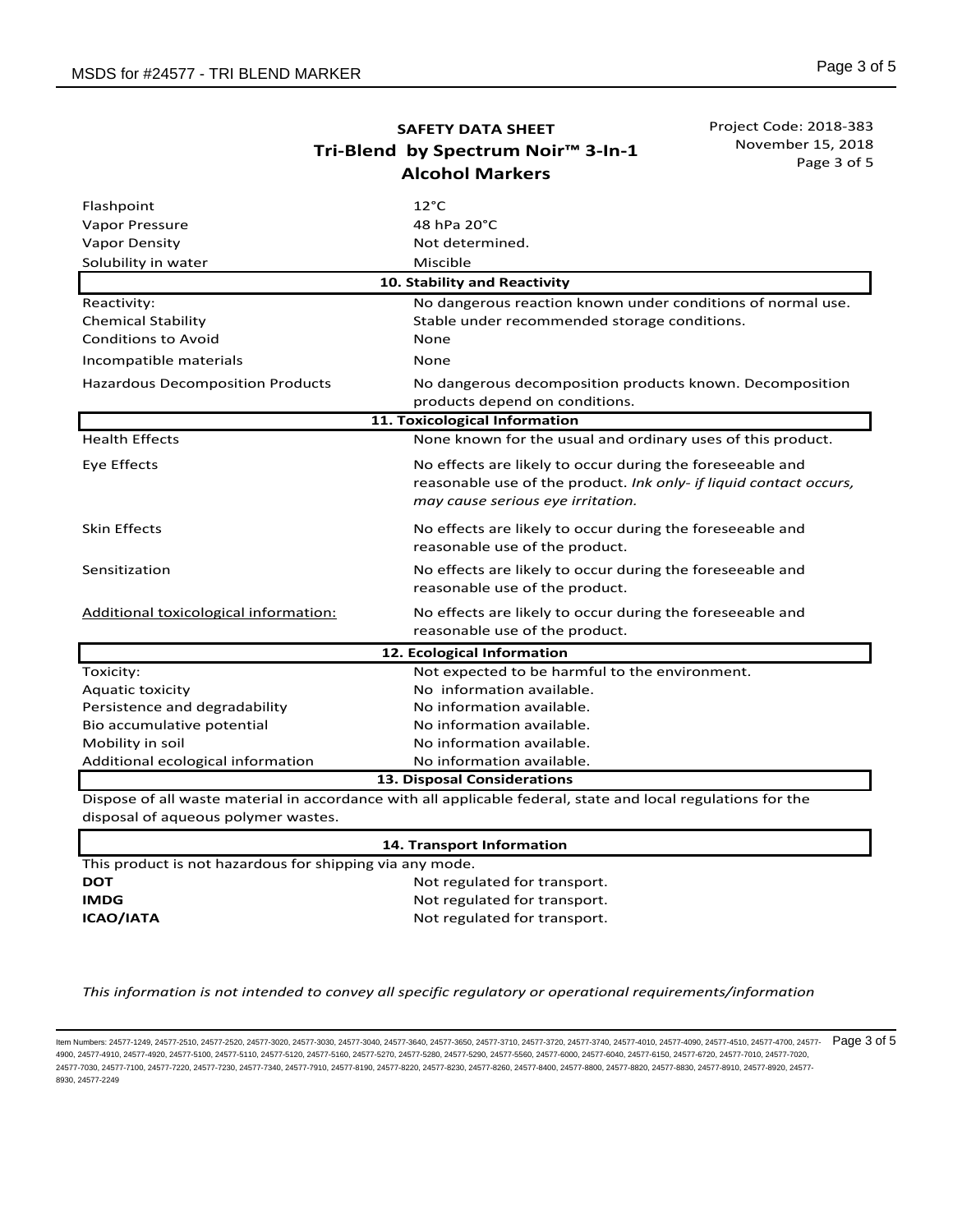Project Code: 2018-383 November 15, 2018 Page 4 of 5

| 15. Regulatory Information                                                                      |                                                                                                                                                                                             |  |
|-------------------------------------------------------------------------------------------------|---------------------------------------------------------------------------------------------------------------------------------------------------------------------------------------------|--|
| Safety, health and environmental regulations/legislation specific for the substance or mixture. |                                                                                                                                                                                             |  |
| <b>SARA</b>                                                                                     | Not applicable to this mixture.                                                                                                                                                             |  |
| Section 355 (extremely hazardous substances) Not applicable to this mixture.                    |                                                                                                                                                                                             |  |
| Section 313 (Specific toxic chemical listing)                                                   | Not applicable to this mixture.                                                                                                                                                             |  |
| <b>TSCA (Toxic Substance Control Act)</b>                                                       | All ingredients are listed.                                                                                                                                                                 |  |
| <b>California Proposition 65</b>                                                                | As of November 15, 2018, no substance is disclosed by formula<br>review that prompts or otherwise indicates that a California<br>Proposition 65 warning notice is required on this product. |  |
| Carcinogenicity categories                                                                      |                                                                                                                                                                                             |  |
| EPA (Environmental Protection Agency)                                                           | Not applicable to this mixture.                                                                                                                                                             |  |
| TLV (Threshold Limit Value established by                                                       | Not applicable to this mixture.                                                                                                                                                             |  |
| MAK (German Maximum Workplace<br>Concentration)                                                 | Not applicable to this mixture.                                                                                                                                                             |  |
| NIOSH (National Institute for Occupational<br>Safety & Health)                                  | Not applicable to this mixture.                                                                                                                                                             |  |
| <b>OSHA (Occupational Safety &amp; Health</b><br>Administration)                                | Not applicable to this mixture.                                                                                                                                                             |  |
| 16. Other Information                                                                           |                                                                                                                                                                                             |  |
| Reason for Issue:                                                                               | <b>GHS Format</b>                                                                                                                                                                           |  |
| Prepared by:                                                                                    | Rudolph J. Jaeger, Ph.D., DABT, ERT (UK)                                                                                                                                                    |  |
|                                                                                                 | <b>Chief Toxicologist and President</b>                                                                                                                                                     |  |
|                                                                                                 | ENVIRONMENTAL MEDICINE, INC.                                                                                                                                                                |  |
|                                                                                                 | 778 Carver Avenue                                                                                                                                                                           |  |
|                                                                                                 | WESTWOOD, NJ 07675                                                                                                                                                                          |  |
|                                                                                                 | jaegerr@envmed.com                                                                                                                                                                          |  |

The information contained in this Safety Data Sheet was compiled using the latest and most reliable information available to the preparer from the manufacturer. The information is provided without any warranty, express or implied regarding its correctness or accuracy nor will the manufacturer assume any liability for any loss or damage arising out of the use of this information including without limitation direct or indirect losses or expenses. To the extent permitted by law, no warranty express or implied regarding the product described herein shall be created by or inferred from any state or omission for this SDS. It is solely the responsibility of the user to determine safe conditions for use of this product and to assume liability for any loss, damage or expense whatsoever arising out of the product's improper use.

201-666-7929 x13

#### *Abbreviations and acronyms:*

#### **NFPA (SCALE 0-4) National Fire Protection Association (USA)**

| Health: 0                                                        | Materials that offer no unusual hazards.    |  |
|------------------------------------------------------------------|---------------------------------------------|--|
| Fire: 1                                                          | Combustible if heated.                      |  |
| Reactivity: 0                                                    | Stable: Not reactive when mixed with water. |  |
| HMIS (SCALE 0-4) Hazardous Materials Identification System (USA) |                                             |  |

ltem Numbers: 24577-1249, 24577-2510, 24577-2520, 24577-3030, 24577-3040, 24577-3640, 24577-3650, 24577-3710, 24577-3720, 24577-3720, 24577-4010, 24577-4090, 24577-4710, 24577-4710, 24577-4700, 24577-4700, 24577-4710, 2457 4900, 24577-4910, 24577-4920, 24577-5100, 24577-5110, 24577-5120, 24577-5160, 24577-5280, 24577-5290, 24577-5560, 24577-6000, 24577-6040, 24577-6150, 24577-6720, 24577-7010, 24577-6720, 24577-6720, 24577-6720, 24577-8720, 2 24577-7030, 24577-7100, 24577-7220, 24577-7230, 24577-7340, 24577-7910, 24577-8190, 24577-8220, 24577-8230, 24577-8260, 24577-8400, 24577-8800, 24577-8820, 24577-8830, 24577-8910, 24577-8920, 24577- 8930, 24577-2249